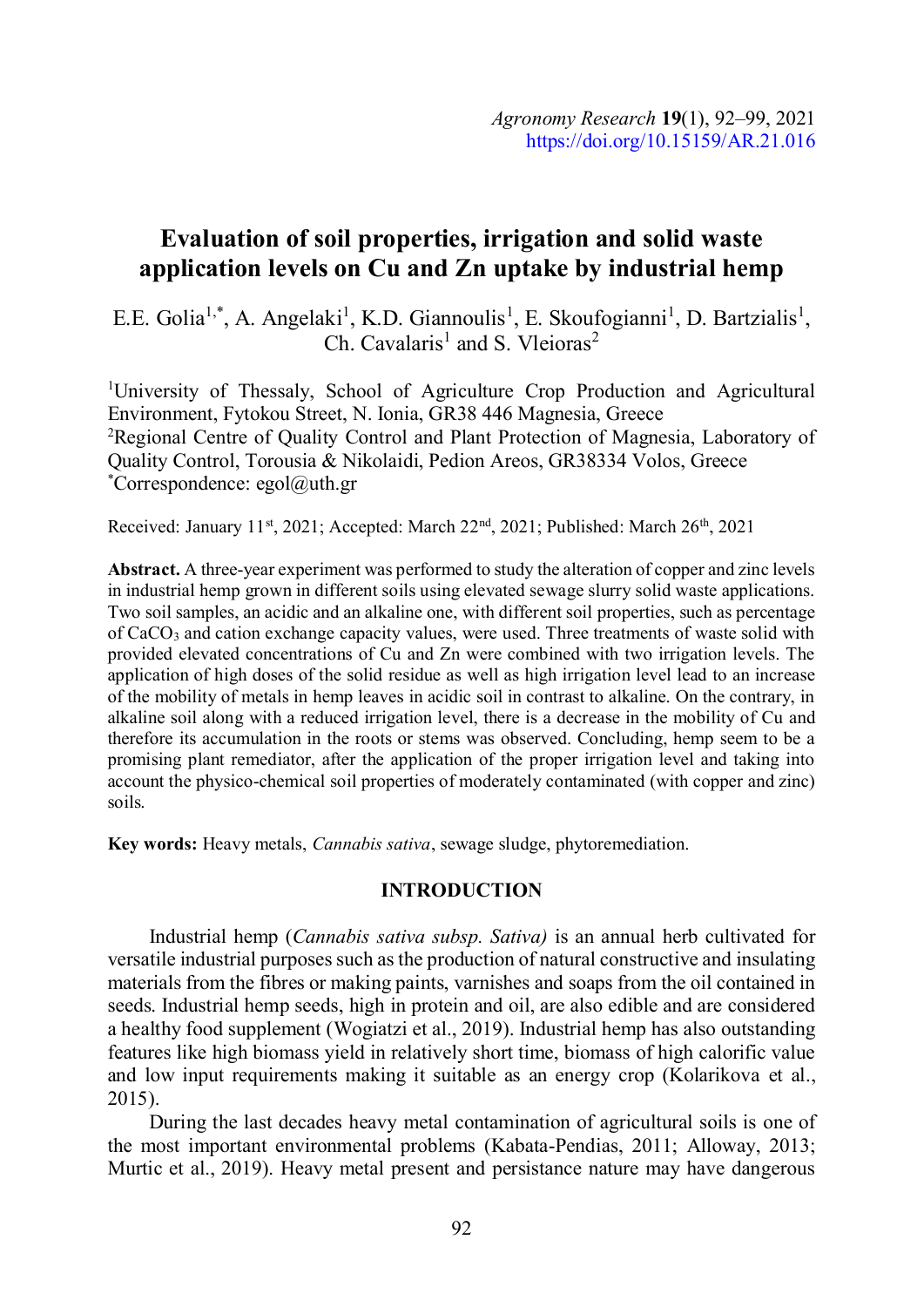effects on wild life and human life as well (Craven et al., 2019). On the other hand, phytoremediation technologies (such as phytostabilization, phytodegradation, phytoextraction and phytovolatilization) use plants and wild trees to ameliorate contaminated soils (Citterio et al., 2003; Murtic et al., 2019). Industrial hemp could be a potential soil phytoremediation agent, as it is a tall plant with about one-meter-deep roots that grows fast and easily in dense stands, with high biomass production potential and extracts heavy metals (Moghaddam et al., 2020).

Sewage sludge is a solid waste by-product obtained from urban and industrial wastewater treatment plants. Traditionally it is disposed on landfills either as raw material or after incineration. Its high nutrient concentration (N, P, S, Fe, Mg and Ca) however, evoked the challenge to use it as an agricultural amendment to improve soil fertility and soil structure (Breda et al., 2020). Sewage sludge however, contains also potentially toxic compounds, such as heavy metals and persistent organic pollutants. Long term use as a soil amendment may impose serious risks of heavy metal soil contamination (Singh & Agrawal, 2008; Praspaliauskasa et al., 2020). The application of sewage sludge, produced by the municipality of Volos and Almyros, in industrial hemp plants cultivation, may be a good and cheap alternative to the fertilizer's application improving soil quality (Lazdina et al., 2011; Zielonka et al., 2020).

Moreover, there is a lack of knowledge regarding industrial hemp mechanisms for accumulation and tolerance to high or moderate contaminant concentrations in the soil (Safari Singani & Ahmadi, 2012; Zerihun et al., 2015). Futhermore, it is well known that industrial hemp is a crop with high water demands and irrigation is essential in low rainfall environments such as southern Europe (Amaducci et al., 2015). Irrigation regimes play an important role in heavy metals mobility into the soil enhancing their leaching to grounwaters (Haykiri-Acma et al., 2011; Ahmad et al., 2018; Azouzi et al., 2019). Soil moisture levels along with pH and organic matter values are crucial in accumulation of heavy metals (Stafford et al., 2018). Enhanced heavy metal absorption was noticed under alternate irrigation (wetting and drying) by Song et al., 2021, while metal absorption by plants is increased under ample soil water regimes (Angle et al., 2003; Marchiol et al., 2007; Wogiatzi et al., 2019).

The aim of the present study was to evaluate the ability of industrial hemp to extract copper and zinc from different soil types, dressed with different doses of manucipalty sewage sludge and therefore, achieving different concentrations of the heavy metals. The effect of the soil water regime was also considered by introducing two alternative irrigation treatments.

#### MATERIALS AND METHODS

The experiment was conducted at the farm of University of Thessaly from 2018–2020. The farm is located near the Athens-Thessaloniki National Road, in the area of Velestino, Magnesia (39° 23′ 44″ N, 22° 45′ 26″ E), at an altitude of 70 m above sea level and covers an area of 15 hectares. First seeding took place in April 2018 applying industrial hemp (Cannabis sativa subsp. sativa) seed cultivar 'Futura 75'. Due to the non-uniform emergence in few experimental plots and in order to achieve the same population in all plots, the plants were diluted to a population of approximately 90 plants  $m<sup>2</sup>$ . The mature plants were harvested about 16 weeks later, with an average stem height of 125 cm. Soil 1 (S1) is the native of the farm, while for soil 2 (S2) a mixture of farm soil with soil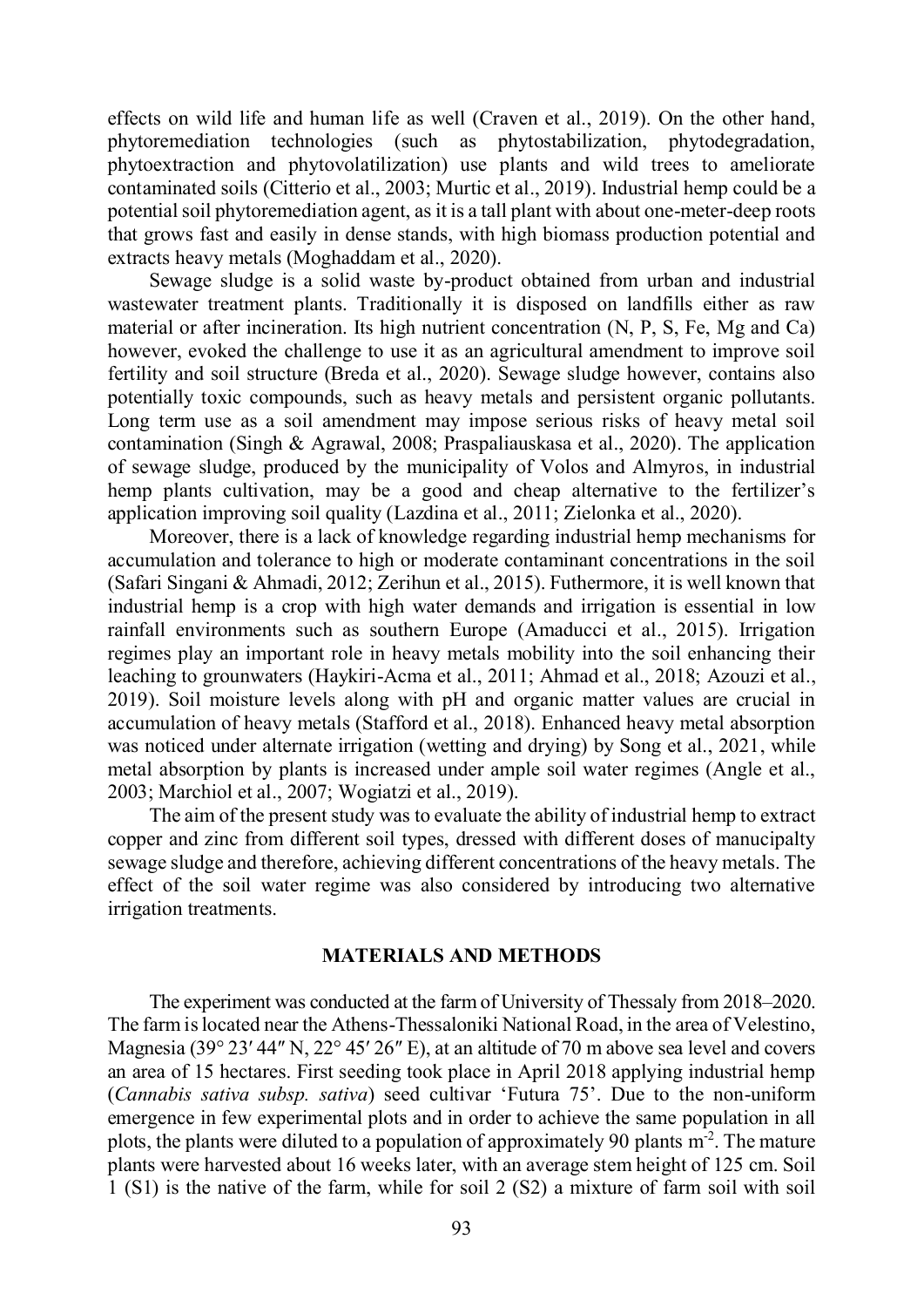collected from cultivated fields at the immediate vicinity of the industrial area of Volos was used in 1:3 ratios. The waste solid residue is part of the sludge obtained by the local Biological Treatment Industry (Municipality of Volos and Almyros). The plant operates around 30,000 m<sup>3</sup> per day of raw sewage which undergoes primary physical, biological and chemical treatments including screening, thickening, dewatering, anaerobic and aerobic digestion alkaline stabilization and composting that led to a stabilized solid waste with around 90% of solids (Gudulas et al., 2007). The solid waste analyzed for its chemical, physical properties and the results are presented in Table 1. The solid waste was incorporated into the experimental plots by means of a rotary cultivator.

A uniform sprinkler irrigation was applied to all the plots immediately after sowing to facilitate crop emergence. Thereafter, a drip irrigation system was established. Drip pipes with drips at 40 cm and a capacity of 2 L  $h^{-1}$  were placed every second crop row. The pipe network was divided into two subnetworks to fulfil the needs of the experiment. The evapotranspiration  $(ET_f)$  was measured using Thornthwaite method, while field capacity, permanent wilting point, available soil moisture and critical soil moisture was collected from cultivated fields at the immediate vicinity of the industrial area of Volos was used in 1:3 ratios. The waste solid residue is part of the sludge obtained by the local Biological Treatment Industry (Municipa while the field soil moisture was measured using TDR. When soil moisture reached critical soil moisture, an irrigation event was planned. Mean  $ET_f$  value in the farm was 435 mm. Six to eight irrigation events were performed each year, depending on the weather conditions. Totally, for the 100%  $ET_f$  treatment, 320 mm of irrigation water were applied in 2018, 450 mm in 2019 and 450 mm in 2020, while total seasonal precipitation was 262.2 mm, 108.2 mm and 108 mm respectively. Half of these doses were applied on the 50%  $ET_f$  treatment.

Three treatments of solid waste disposal  $(W_1 = 3.5 \text{ kg m}^2, W_2 = 7 \text{ kg m}^2$  and  $W_3 = 10 \text{ kg m}^2$  incorporated 21.8, 43.8 and 62.5 kg per plot in each treatment, respectively) providing elevated concentrations of Cu and Zn were combined with two irrigation levels ((I<sub>1</sub> = 50% ET<sub>f</sub> and I<sub>2</sub> = 100% ET<sub>f</sub>) over two soil types (S<sub>1</sub> = alkaline, S<sub>2</sub> = acidic). Two more treatments, one for each soil type, received  $100\%$   $ET_f$  irrigation but no solid waste disposal and used as a control (C). As a result, a total of  $3 \times 2 \times 2 + 2 = 14$  treatments were founded and arranged in a complete randomized block design with three side by side replications. The plot size was  $6.25 \text{ m}^2 (2.5 \times 52.5 \text{ m} \text{ wide}; 10 \text{ rows per plot and } 56 \text{ m}$ plants per row) with a total area of the experiment including corridors and margins, of 0.04 ha. All the treatments were conducted in three replicates.

During harvest period (16 weeks after emergence), 20 plants were uprooted from the inner plot in case to avoid the border effect. Thereafter to separate the root system from the soil, the root was placed in aqueous sodium polymethosphate solution for five days for structure dissolving. Then the soil was rinsed with plenty of water and finally only the root system remained. After harvest, a partitioning of the plants took place and hemp parts were placed in a dry chamber at 50 °C until a constant weight was reached. Soil samples were collected, dried and both soil and hemp parts were analysed for Cu and Zn. Soil samples were analysed (Page et al., 1982) for: pH and electrical conductivity  $(EC)$  (1:2.5 H<sub>2</sub>O), organic matter (Walkley and Black method), and cation exchange capacity (CEC, 1M CH<sub>3</sub>COONH<sub>4</sub>, pH7). The CaCO<sub>3</sub>  $(\%)$  was determined using the Bernard method. Soil and hemp samples were mineralised with 3 mL of concentrated  $HNO<sub>3</sub>$ , 3 mL of HF and 1 mL of HCl at 750 Watt, 6 MPa, in a microwave digestion system (JAOAC 1984). The analysis of the extractants prepared from the soil, roots, stems and leaves samples were performed using an ICP-OES (Inductively Coupled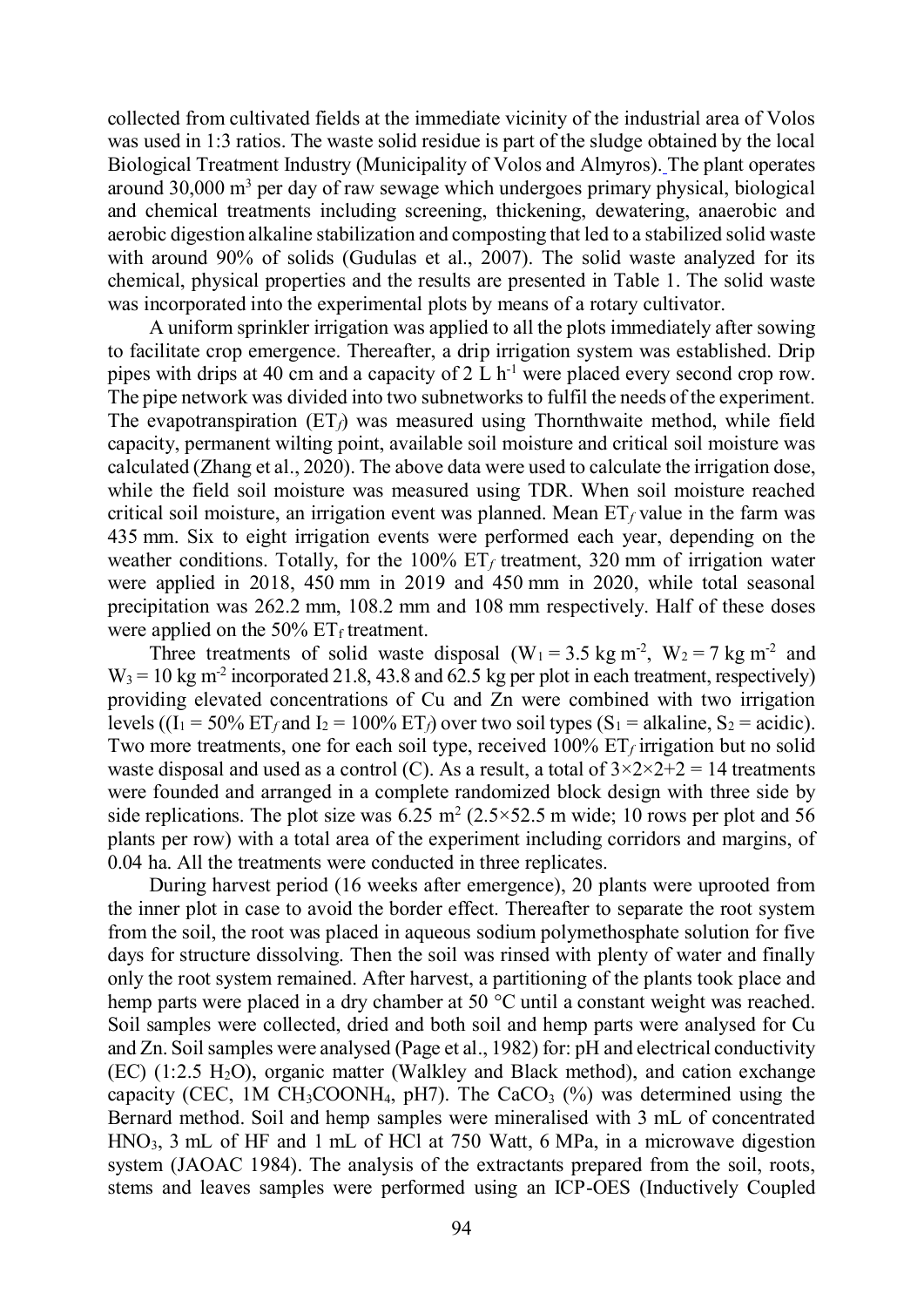Plasma - Optical Emission Spectrometry) (Thermo Scientific). Determinations in each of the analysed samples were carried out in three replications. For the data acquisition of the samples, a quantitative analysis mode was used. Certified material to test the analytical method (NIST 1573a, tomato leaves) was used.

A One-way Anova was applied to analyze the data using the SPSS-v26 suite. The LSD and Tuckey's test  $(p < 0.05)$  were applied for post-hoc analysis and mean separation. Graphs were built on Microsoft Excel.

#### RESULTS AND DISCUSSION

Table 1 shows the physico-chemical composition of the two soil samples as well as the waste solid used in the study. The soil sample of the university farm characterized as clayloam and has a pH value 7.6 (Soil 1), while soil 2 has a pH value of 5.9. The content of organic matter is rather low in both soils, a characteristic property of Greek soils that have undergone long-term tillage. Soil 1 has a low  $CaCO<sub>3</sub>$  content, while in soil 2 there was no CaCO<sub>3</sub> detected. The Cation Exchange Capacity (CEC) and clay content is higher in the 1st soil sample.

Table 1. Chemical, physical properties and Cu and Zn concentrations of control soil samples and waste solid

| Treatments                                      | Soil 1        | Soil 2        | Waste solid      |
|-------------------------------------------------|---------------|---------------|------------------|
| pH(1:2.5)                                       | $7.6 \pm 0.2$ | $5.9 \pm 0.3$ | $8.4 \pm 0.1$    |
| Organic matter $(OM)$ (%)                       | $1.6 \pm 0.1$ | $1.7 \pm 0.2$ | $24 \pm 1.1$     |
| Bulk specific gravity (g $cm^{-3}$ )            | $1.3 \pm 0.3$ | $1.2 \pm 0.4$ | $2.3 \pm 0.2$    |
| $CaCO3(\%)$                                     | $4.8 \pm 0.4$ | ND.           | $9.3 \pm 0.3$    |
| $CEC$ (cmol <sub>c</sub> kg <sup>-1</sup> soil) | $29 \pm 0.5$  | $21 \pm 0.2$  | $52 \pm 0.5$     |
| Total Cu $(mg kg^{-1}$ dry soil-dry matter*)    | $4.3 \pm 0.5$ | $3.5 \pm 0.3$ | $67.4 \pm 1.2^*$ |
| Total Zn $(mg kg-1 dry soil-dry matter*)$       | $5.2 \pm 0.7$ | $4.5 \pm 0.4$ | $75.8 \pm 2.1*$  |

 $(n = 9)$ ; mean of the three years of the study  $\pm$  RSD is reported; ND: not detected).

The analysis of variance showed no signifficant differences among the years so the average values are presented. Waste solid application dose has a significant ( $p < 0.05$ ) effect on the heavy metals concentrations in the soil, as metal concentrations in the soil increased along with waste solid application dose. The highest increase in heavy metals concentrations after waste solid application was for Cu, while the effect on the Zn concentrations was less pronounced (Table 2).

Table 2. Cu and Zn composition of soils after treatments with waste solid (mean of the three years of the study). (Waste solid doses:  $1-3.5$ ,  $2-7$ ,  $3-10 \text{ kg m}^2$ )

|                                      |        | Cu                       | Zn             |
|--------------------------------------|--------|--------------------------|----------------|
| Treatments                           |        | $mg \, kg^{-1}$ dry soil |                |
| $W1: 3.5$ kg m <sup>-2</sup>         | Soil 1 | $8.6 \pm 0.9$            | $10.2 \pm 1.1$ |
| $W2:7 \text{ kg m}^{-2}$             | Soil 1 | $19.9 \pm 1.3$           | $22.4 \pm 1.4$ |
| $W3:10 \text{ kg m}^{-2}$            | Soil 1 | $31.9 \pm 2.4$           | $35.2 \pm 2.1$ |
| $W1: 3.5$ kg m <sup>-2</sup>         | Soil 2 | $8.3 \pm 1.2$            | $9.1 \pm 2.1$  |
| $W2:7 \text{ kg m}^{-2}$             | Soil 2 | $17.3 \pm 0.9$           | $19.3 \pm 0.8$ |
| $W3:10 \text{ kg m}^{-2}$            | Soil 2 | $29.2 \pm 1.4$           | $32.4 \pm 1.3$ |
| EU limits (86/278/EEC Directive)     |        | $70 - 140$               | 300            |
| (Council European Communities, 1986) |        |                          |                |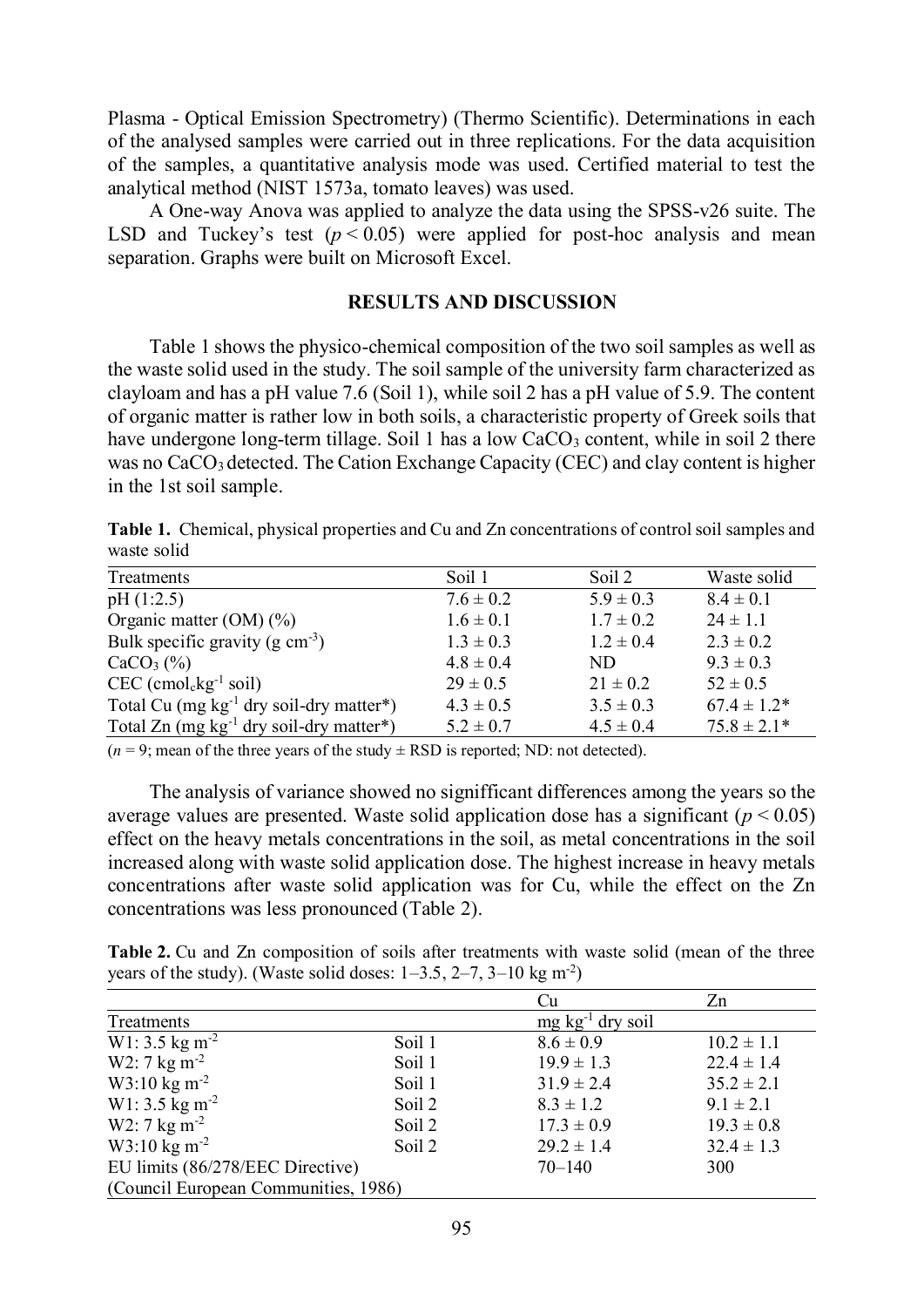Copper and Zinc concentrations range at trace levels lower than the Maximum Allowable Concentrations defined in the European Council Directive 86/278/EEC. Cummulative Cu and Zn uptake by hemp plants during the growth period (four months) is presented in Figs 1 and 2. The increase of Cu reaches at 746.4% while Zn increase is up to 613.7% in regarding control soil 2. Cu and Zn in hemp parts were higher than the initial concentrations (control soils), due to the higher content of these metals in waste solid applied in the soils. It is apparent that industrial hemp absorbs Cu and Zn in roots, stems and leaves as well, in different amounts, with respect to different irrigation levels and waste solid treatments (Wogiatzi et al., 2019). The largest amounts of Cu were accumulated in the roots and stems, while Zn was accumulated in all parts of the industrial hemp and is higher than Cu in all tissues (Moghaddam et al., 2020). In alkaline soil  $(S_1)$  (Fig. 1) the retention of both copper and zinc by the solid phase of soil is stronger. This is probably due to the high percentage of clay content and the high value of the Cation Exchange Capacity (CEC) as well. As a consequence, copper concentrations were higher in the roots than in stems or leaves of the plants. On the other hand, zinc seems to be more mobile as higher zinc concentrations were measured both in stems and leaves. Accumulated Zn in hemp was rather equally distributed among the roots, stems and leaves. The highest increase in Zn concentration was detected in leaves, both for  $I_2W_3S_1$  (in soil 1, Fig. 1) and  $I_2W_3S_2$  (in soil 2, Fig. 2) treatments, 269.6% and 277.6% respectively.



Figure 1. Mean concentrations of Cu (A) and Zn (B) in roots, stems and leaves of industrial hemp after irrigation and solid waste treatments application in alkaline soil  $S_1$  (three years' average values) I<sub>1</sub>: 50% ET<sub>f</sub>, I<sub>2</sub>: 100% ET<sub>f</sub>, W<sub>1</sub>: solid waste 3.5 kg m<sup>-2</sup>, W<sub>2</sub>: solid waste 7 kg m<sup>-2</sup>, W<sub>3</sub>: solid waste10 kg m<sup>-2</sup>. Vertical lines at top of the bars denote LSD at  $p < 0.05$ , different letters 'a', 'b' 'c' e.t.c. denote a significant difference according to the post-hoc Tukey's test at  $p < 0.05$ .

In acid soil  $(S_2)$  the bioavailability of metals increases. This is shown in Fig. 2, where the concentrations of copper and zinc transferred from soil to plant are higher than in soil 1, despite the fact that the initial metal concentrations do not differ statistically significantly between soil 1 and soil 2 (Table 1 & 2). The increase in Cu concentration in industrial hemp was correlated to waste solid application and irrigation rates as well. The copper concentration gradually increased from 40.7% to 129.6% in the roots compared with the control (Fig. 1). Regardless of Cu low mobility, there was an increase in Cu concentration in the leaves in  $I_2W_3$  treatment, which reached 190.5% up to control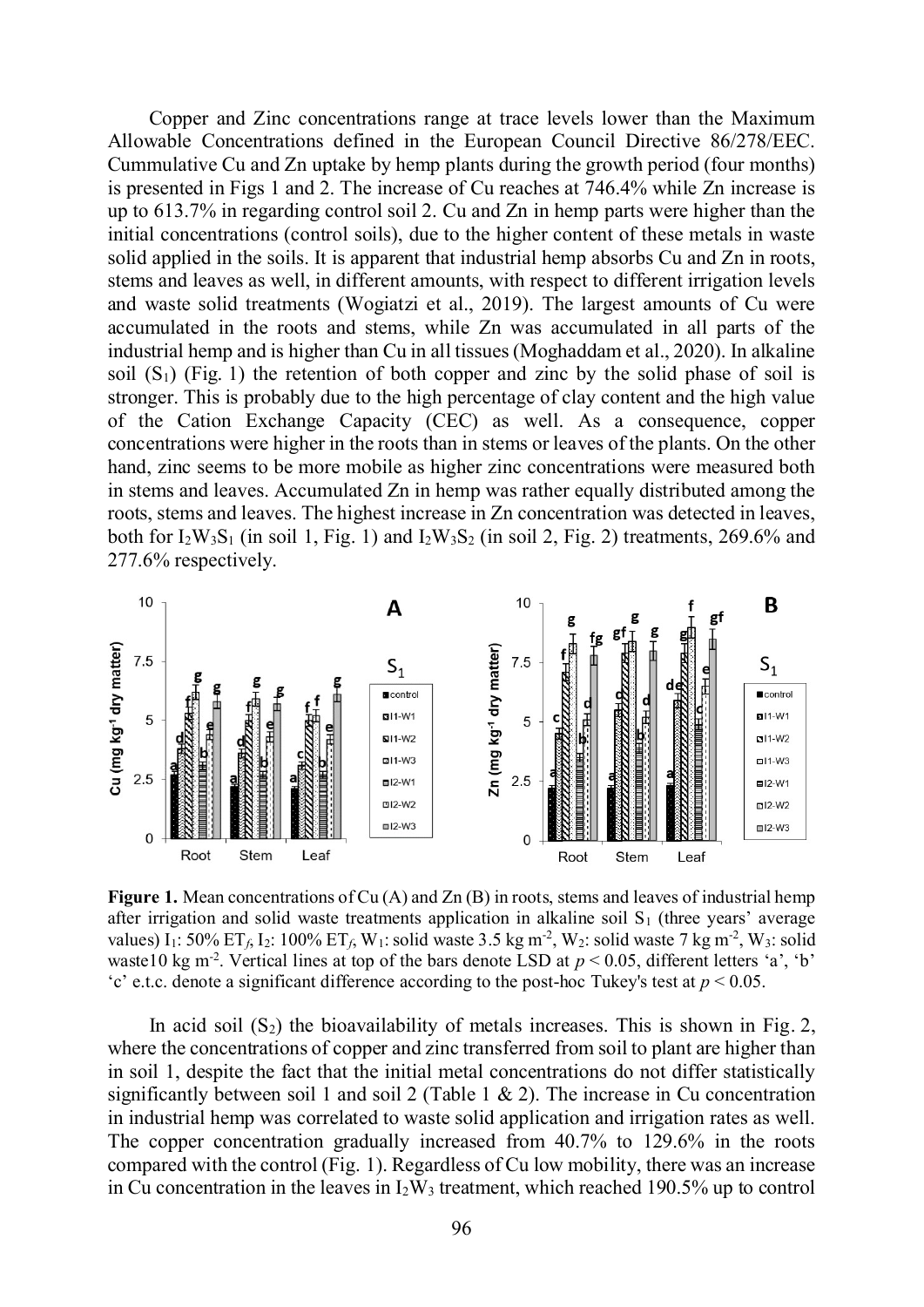soil 1. The elevated irrigation level  $(I_2)$  enchase copper solubility and translocation of copper from soil to the leaves of the plant. Irrigation regimes influences metal mobility, accelerating cations' movement to aerial tissues (Ahmad et al., 2018). The increase of Cu concentration in the stem of the plant is also quite important, regardless the fertilization intensity. Relatively high stem Cu concentrations could be explained by metals translocation via stems (Kabata-Pendias, 2011; Alloway, 2013; Murtic et al., 2019).



**Figure 2.** Mean concentrations of Cu  $(A)$  and Zn  $(B)$  in roots, stems and leaves of industrial hemp after irrigation and solid waste treatments application in acidic soil  $S_2$  (three years' average values) I<sub>1</sub>: 50% ET<sub>f</sub>, I<sub>2</sub>: 100% ET<sub>f</sub>, W<sub>1</sub>: solid waste 3.5 kg m<sup>-2</sup>, W<sub>2</sub>: solid waste 7 kg m<sup>-2</sup>, W<sub>3</sub>: solid waste10 kg m<sup>-2</sup>. Vertical lines at top of the bars denote LSD at  $p < 0.05$ , different letters 'a', 'b' 'c' e.t.c. denote a significant difference according to the post-hoc Tukey's test at  $p < 0.05$ .

In soil 1 Cu concentation in  $I_1$  treatment follows the order roots>stems>leaves, while in high irrigation treatment  $(I_2)$  the order changes to leaves>stem>roots. For Zn the order is leaves>stem>roots, both in acid and alkaline soil regardless the irrigation level applied. The comparison of metals accumulation from waste solids application to soils by energy plants has revealed that Zn accumulation was the highest one (Breda et al., 2020; Praspaliauskasa et al., 2020). The availability of metals in soil is influenced by soil properties, as well as water content (Azouzi et al., 2019). The chemical form of heavy metals in soil significantly affects their translocation in plant parts (Alloway, 2013; Ahmad et al., 2018). Both copper and zinc cations are soluble in soil solution and their mobility increases as the irrigation level rises. The amount of water added in combination with fertilization practices seem to be the key parameter for Zn availability and transportation from soil to plant (leaves) (Lazdina et al., 2011; Wogiatzi et al., 2019). Soil pH along with clay content are considered the most important soil factors determining the concentration of metals in the soil solution, and thus their mobility and availability to plants.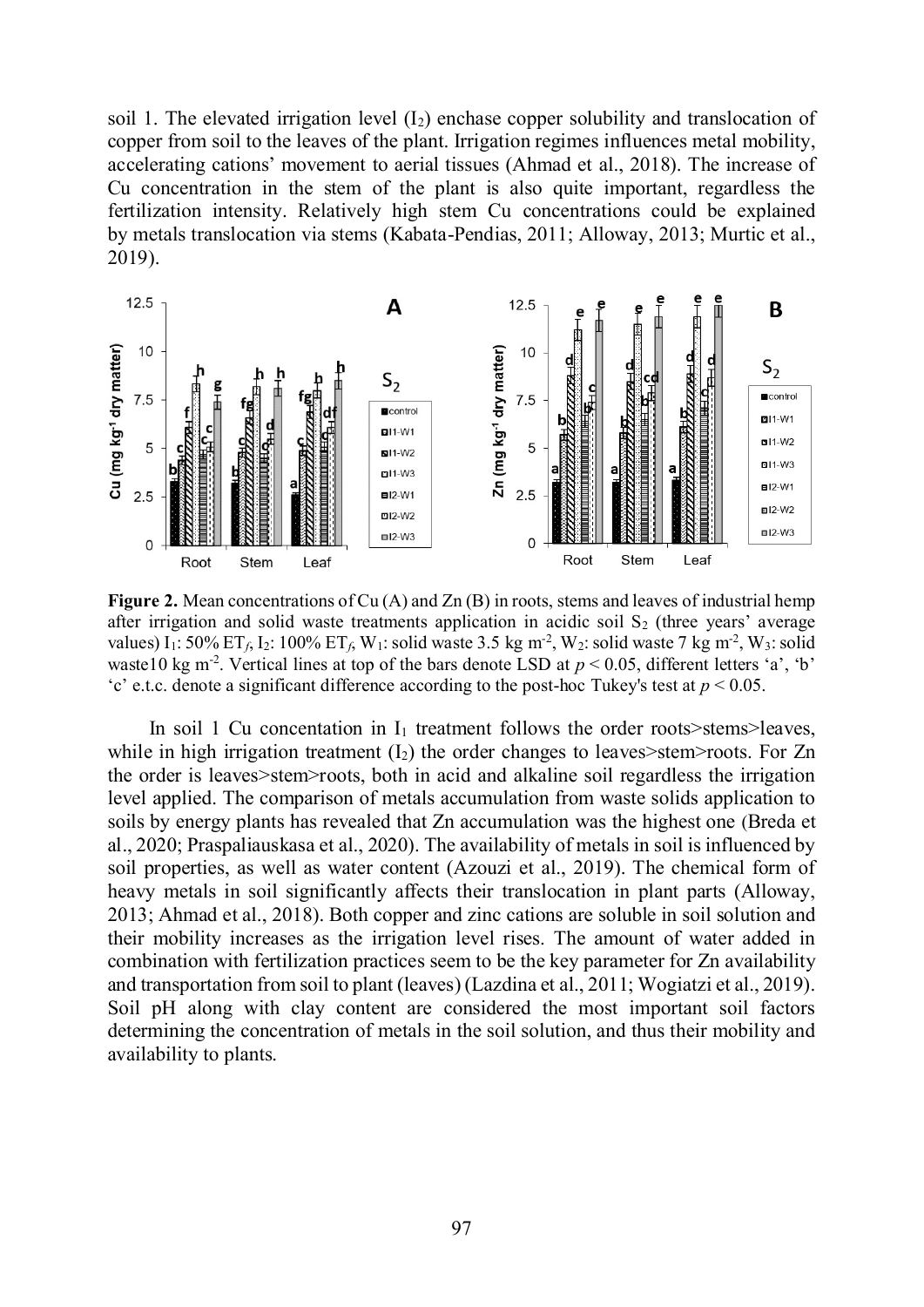### **CONCLUSIONS**

Concentrations of Cu and Zn in industrial hemp parts (roots, stems and leaves) are significantly affected by soil physico-chemical parameters and especially by soil pH. In the acidic soil and, after the maximum irrigation level application, Zn has sufficiently moved from the soil to the industrial hemp leaves, while when the amount of water was reduced at 50%, higher concentrations of Cu were observed in the roots and stems of the plants. In alkaline soil the mobility was lower and the movement towards the leaves was due to the increase of irrigation water level. The present 3-year study assessed that industrial hemp could be used for phytoextraction purposes of moderately contaminated soils, after controlling the amount of irrigation water added, along with the solid waste levels application.

#### **REFERENCES**

- Ahmad, K., Nawaz Zafar, K., Khan, I., Nadeem, M., Wajid, K. Ashfag, A. & Dogan, Y. 2018. Effect of diverse regimes of irrigation on metals accumulation in wheat crop: An assessment - dire need of the day. Fresenius Environmental Bulletin 27(2), 846–855.
- Alloway, B.J. 2013. In B. J. Alloway (Ed.), Heavy metals in soils. Trace metals and metalloids in soils and their bioavailability (3rd ed.). London: Blackie Academic and Professional, 177–196.
- Amaducci, S., Scordia, D., Liu, F.H., Zhang, Q., Guo, H., Testa, G. & Cosentino, S.L. 2015. Key cultivation techniques for hemp in Europe and China. Industrial Crops and Products 68, 2–16.
- Angle, J.S., Baker, A.J.M., Whiting, S.N. & Chaney, R.L. 2003. Soil moisture effects on uptake of metals by Thlaspi, Alyssum, and Berkheya. Plant Soil 256, 325–332.
- Azouzi, R., Charef, A., Ayed, L. & Khadahr, S. 2019. Effect of Water Quality on Heavy Metal Redistribution and Mobility in Polluted Agricultural Soils in a Semi-Arid Region. Pedosphere 29, 730–739.
- Breda, C.C., Soares, M.B., Tavanti, R.F.R., Viana, D.G., Freddi, O. da S., Piedade, A.R., Mahl, D., Traballi, R.C. & Guerrini, I.A. 2020. Successive sewage sludge fertilization: Recycling for sustainable agriculture. Waste Management 109, 38–50.
- Citterio, S., Santagostino, A., Fumagalli, P., Prato, N., Ranalli, P. & Sgorbati, S. 2003. Heavy metal tolerance and accumulation of Cd, Cr and Ni by Cannabis sativa L. Plant and Soil 256, 243–252.
- Council of the European Communities. 1986. The Protection of the Environment, and in Particular of the Soil, When Sewage Sludge is Used in Agriculture. Council Directive of 12 June 1986. Official Journal of the European Communities No L 181, pp. 6.
- Craven, C.B., Wawryk, N., Jiang, P., Liu, Z. & Li, XF. 2019. Pesticides and trace elements in cannabis: Analytical and environmental challenges and opportunities. Journal of Environmental Sciences 85, 82–93.
- Gudulas, K., Michailidou-Notara, P., Notaras, E., Papadimitriou, C. & Samaras, P. 2007. Management of Sludge from Municipal Wastewater Treatment Plants in the Regions of Thessaly and West Macedonia, Greece. Proceedings of International Conference of Environmental Management and Engineering Planing Economics, pp. 1249–1254.
- Haykiri-Acma, H., Yaman, S., Ozbek, N. & Kucukbayrak, S. 2011. Mobilization of some trace elements from ashes of Turkish lignites in rain water. Fuel 90, 3447–3455.
- JAOAC. 1984. Official method of analysis. 14th Ed. Sidney Williams. Association of official chemists, Inc. Virginia, USA, 201–212.